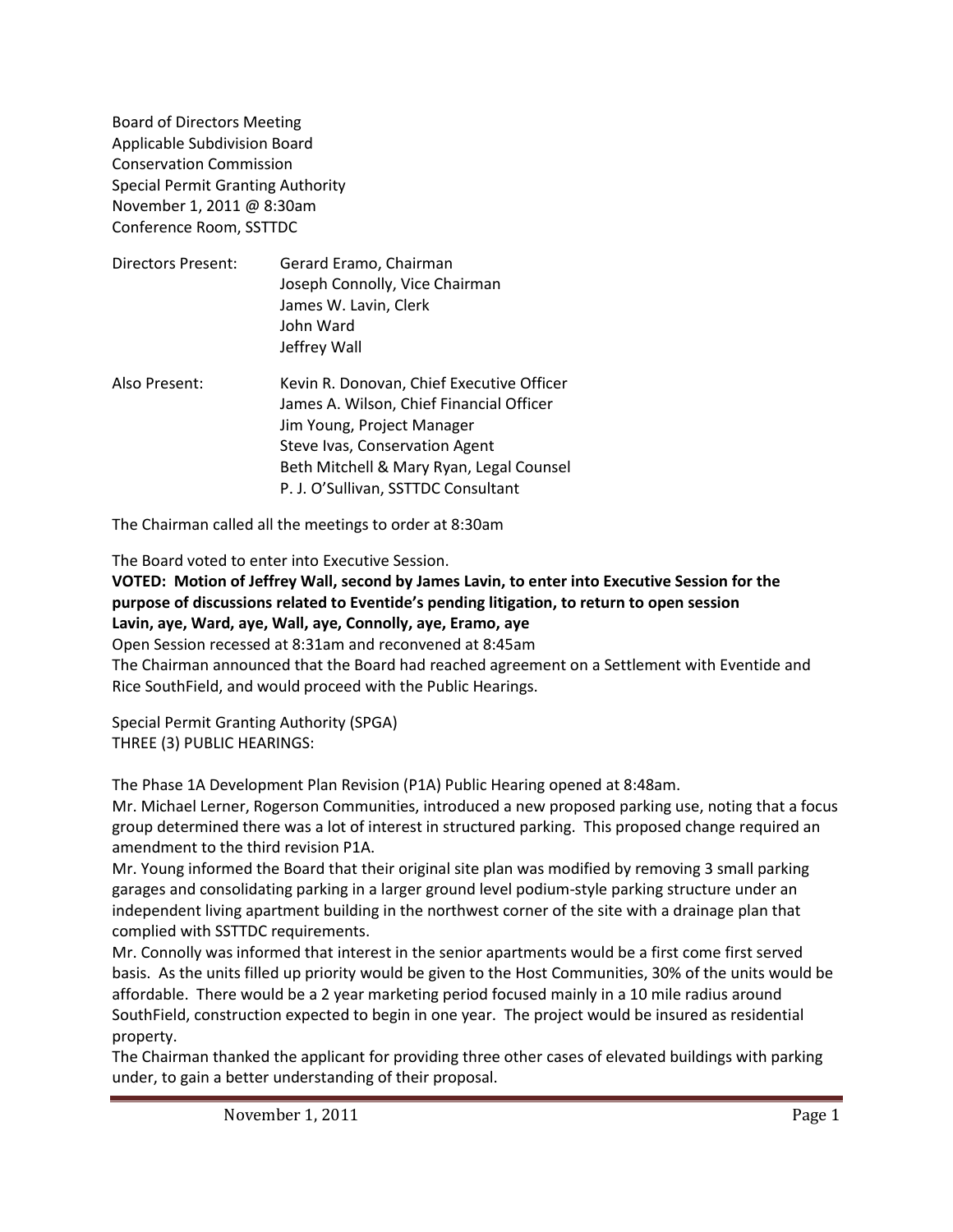# There were no public comments on the Phase 1A Development Plan Revision. **VOTED: Motion of Jeffrey Wall, seconded by Joseph Connolly to close the Public Hearing Unanimous vote**

The Hearing closed at 8:55am

# Board Measure 11-051

**VOTED: Motion of Jeffrey Wall, seconded by James Lavin, to approve with conditions the Amendment to the Third Revision of the Phase 1A Development Plan submitted by Rogerson Communities dated July 18, 2011. All conditions of the approval shall be as noted in the Decision to be recorded with the Norfolk County Registry of Deeds**

# **4-1 vote - Mr. Connolly opposed**

The Eventide Major Plan Change Public Hearing opened at 9:00am

Alan States, Sheskey Architect for Rogerson Communities, compared the original site plan to the proposed changes, including a 77 parking space at-grade parking podium/garage area, 24 additional senior apartments, and updates to surface parking, drainage design and utility services. Traffic circulation around the site would remain the same.

The Project Manager stated the project was consistent with the P1A and the Applicant would be required to submit a revised site plan within 3 weeks of approval, addressing technical review comments, most of which were focused on drainage.

There were no public comments on Eventide's major plan change.

# **VOTED: Motion of John Ward, seconded by James Lavin to close the Public Hearing**

**4-1 vote – Mr. Connolly opposed**

The Public Hearing closed at 9:05am

# Board Measure 11-040

**VOTED: Motion of James Lavin, seconded by Jeffrey Wall to approve, with conditions, the Application for Major Plan Change to Approved Joint Site Plan and Special Permit submitted by Rogerson Communities for the Eventide at the SouthField Highlands project. All conditions of the approval are as noted in the Board's decision dated November 1, 2011**

# **4-1 vote – Mr. Connolly opposed**

LNR Request for Finding Public Hearing opened at 9:05am

Mr. Young noted a Garden Court unit concept, contemplated during the planning process, was not an allowed use in the Corporation's Regulatory Framework as an individual stand-alone/detached Townhouse unit on a lot having an area less than 2,500 s/f - except by a "finding for the use of a lot" by the SPGA. He stated garden style units would add variety to the housing stock at the site and could fit into the Zoning & Land Use building townhouse forms. He recommended the Board focus on the current Phase 1A Development Plan (rather than parcel boundaries) which included Townhouse-2 (TH-2) units east of Parkview St. and 27 other units east of Snowbird Ave. IBG's recent site plan application filing included 8 TH-2 units (detached) as shown in the P1A.

Mr. Wall was informed these were single family homes in a townhouse style construction. He voiced concern with fire safety on the distance between buildings, and was informed that SPGA could make a conditional finding. Mr. Hershfield noted such concerns could be taken up by SSTTDC during the site plan approval process.

Mr. Connolly inquired on the bedroom caps for each type of residential unit, and was informed that the caps remained the same as in the Master Plan. Discussion ensued on bedroom ratios per the Reuse Plan, and tracking the active counts allotted to each builder as lots were sold. Paul Abelite, IBG, stated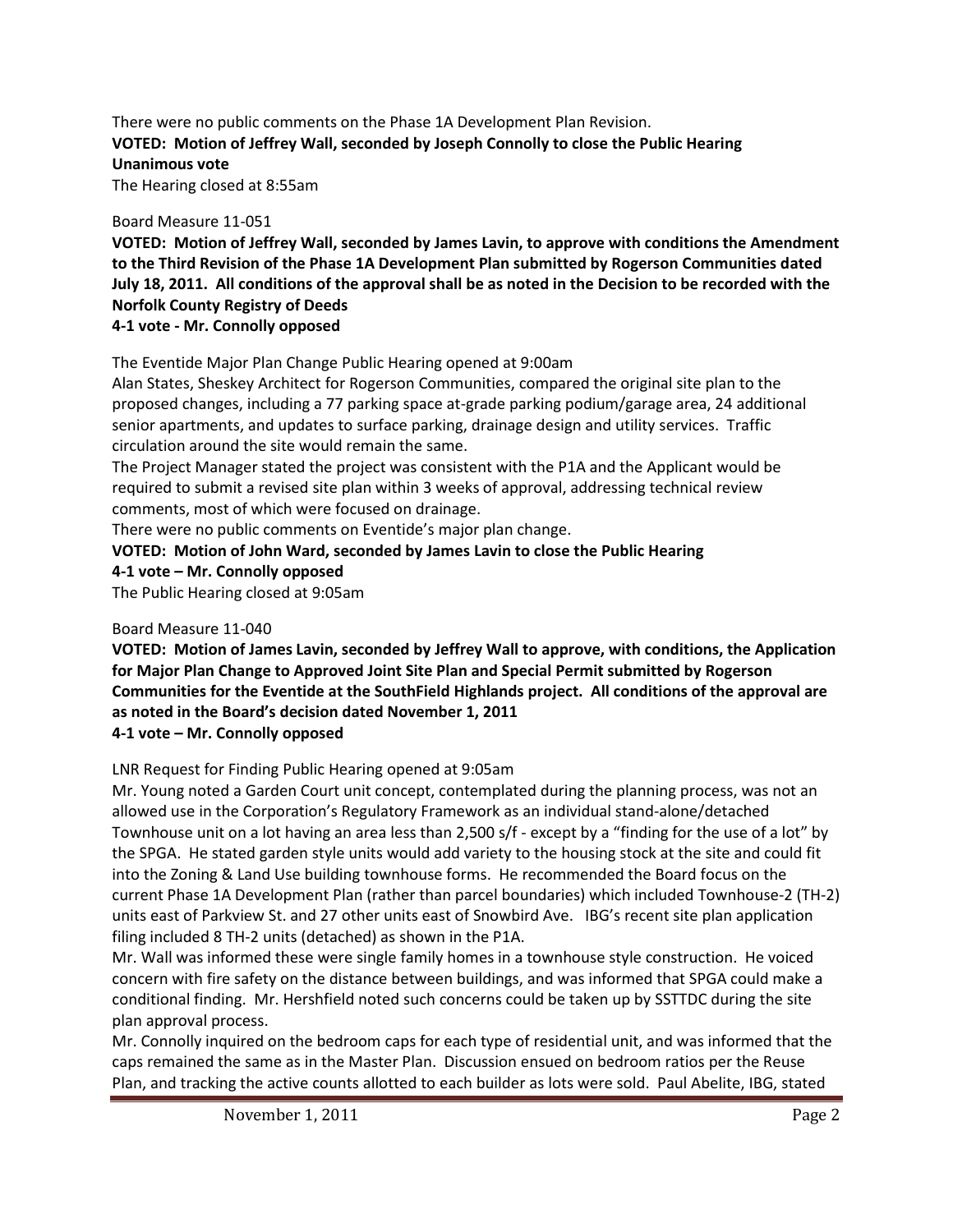that LNR allotted 95 bedrooms to 'The Meadows at SouthField Highlands', and that 24 bedrooms had been built so far (Phase 1). Mr. Wall was informed that the garages in Phase 2 & 3 of 'The Meadows at SouthField Highlands' would be attached, not underneath.

Mr. Hickey, LNR, requested the finding be applicable to all LNR residential parcels so future builders would have a better chance of getting financed for an "as of right use".

The Chairman stated the Board had a vested interest to manage this development, and that he did not favor this style townhouse. The Project Manager stated he monitors bedroom count and consistency when site plan applications are filed. Mr. Abelite indicated IBG's market interest was empty nesters seeking two-level detached townhouse units with maintenance free living. Mr. Hershfield stated he preferred the Board make a finding for all LNR land rather than just the 2 potential IBG parcels east of Parkview St. because LNR land sales would require coming back to the Board for a finding, which would be hard on the builders not knowing what they could build. The CEO concurred with the Chairman against blanket approval due to public safety concerns with density and widths between units. Mr. Hickey stated IBG buildings in the recently filed site plan for parcels R2B and R2C would be 6 ft. apart, and noted that SSTTDC's building code required no side setback. Ms. Mitchell, Legal Counsel, stated there was no regulation on side setbacks because all Townhomes were to be attached. Mr. Wall noted SSTTDC had the ability to put restrictions and conditions on any permit moving forward to alleviate major concerns on structures and lot sizes; and that he favored a finding limited to the eight IBG units.

There were no public comments on the Request for Finding.

### **VOTED: Motion of John Ward, seconded by Joseph Connolly to close the public hearing Unanimous vote**

The Public Hearing closed 9:35am

The Project Manager clarified there were two different Board Measures – an original and a red-line version.

# Board Measures 11-058

**VOTED: Motion of John Ward, seconded by James Lavin, that pursuant to Section 5.5(D) of the Zoning and Land Use By-Laws for NAS South Weymouth, the Special Permit Granting Authority finds that the use of a lot having an area between 1,500 and 2,500 square feet for an individual detached residential unit should be regulated in accordance with the requirements applicable to townhouses, including without limitation, that the building form Townhouse-2 shall be applicable to such use. This finding only pertains to the future use of property where such use is proposed in the current Phase1A Development Plan**

**2-3 vote – Messrs. Wall, Eramo and Connolly opposed**

**VOTED: Motion of John Ward, seconded James Lavin, that pursuant to Section 5.5(D) of the Zoning and Land Use By-Laws for NAS South Weymouth, the Special Permit Granting Authority finds that the use of a lot having an area between 1,500 and 2,500 square feet for an individual detached residential unit should be regulated in accordance with the requirements applicable to townhouses, including without limitation, that the building form Townhouse-2 shall be applicable to such use. This finding only pertains to the future use of the Corporation's tax parcels 90-597-52 and 90-597-53 4-1 vote – Mr. Connolly opposed**

Conservation Commission East West Parkway (EWP) Final French's Stream River Restoration Plan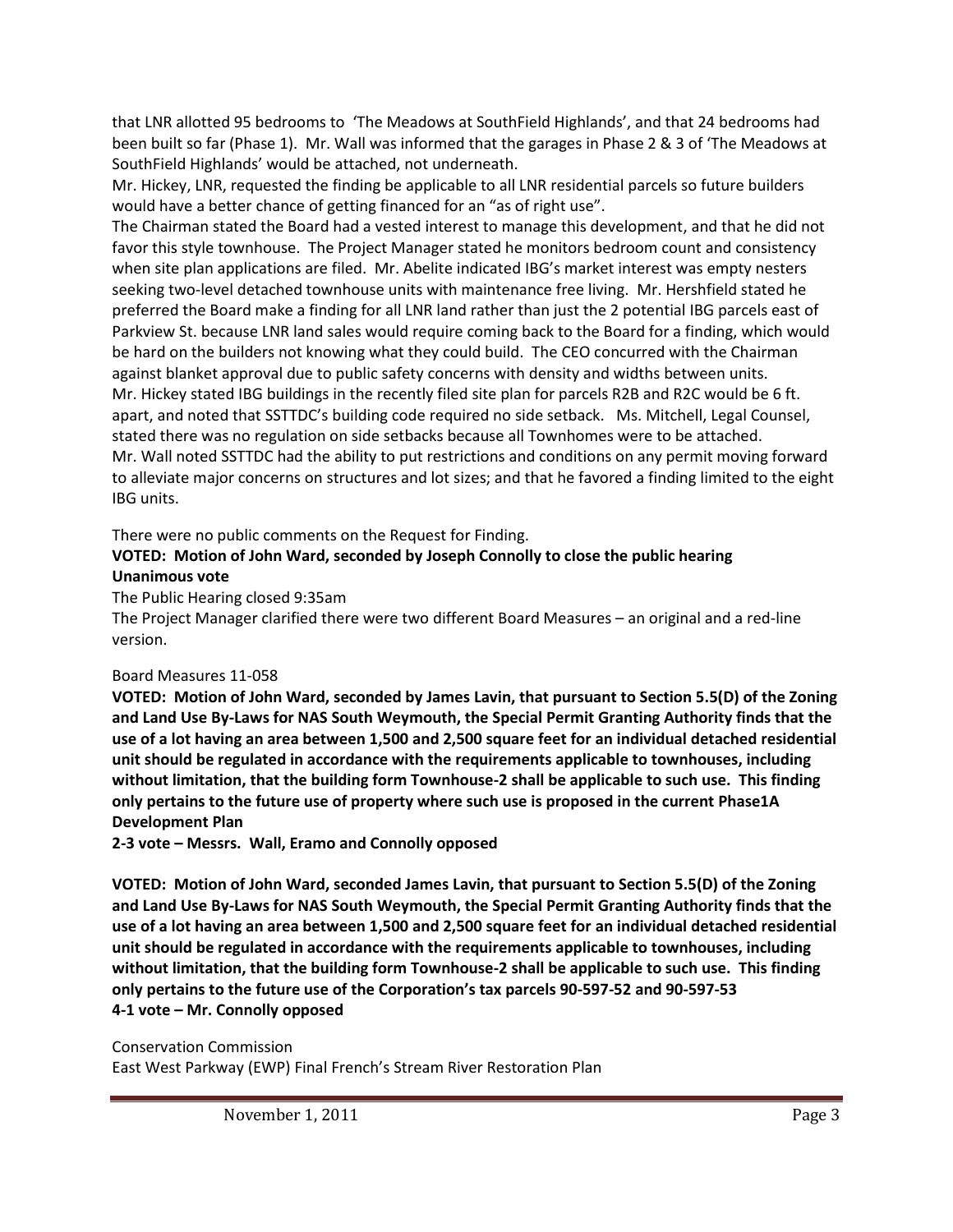Mr. Young noted his receipt of the 100% design plans for daylighting a portion of French's Stream, part of MADOT Phase 1 contract. Mr. Grace, wetland scientist for SPS/MADOT, presented the planting details and the project plan for the daylighting of 800 ft. of French's Stream. Mr. Grace stated excavation would be pushed off to spring 2012. When water levels recede in spring and stability is assured, the connections will be switched from the cement culverts to the new stream. Mr. Ivas stated the project was good with native species that already grew on site. He voiced caution with invasive species in the first couple of years of colonization and recommended the Board accept the submission (with conditions) as fulfilling that part of Condition #20(c) in the Order of Conditions that deal with the French's Stream Restoration Plan.

#### Board Measure 11-059

**VOTED: Motion of Jeffrey Wall, seconded by James Lavin, to approve for construction, the Final French's Steam River Restoration Plan submittal identified in the Conservation Agent's report dated Oct. 25, 2011 associated with Phase 1 of the East/West Parkway Project. The Applicant shall adhere to all additional special conditions numbered 70 to 79 which are now included as Exhibit C to the Order of Conditions. All work shall also adhere to the Order of Conditions issued to Mass DOT dated May 31, 2011**

# **Unanimous vote**

### Food Vendor Permit

One Food Vendor Permit was up for renewal. The Board was informed that 2012 permits would be granted to any vendor who wanted to go through the process.

### Board Measure 11-060

**VOTED: Motion of James Lavin, seconded by John Ward, that in accordance with the provisions of NAS South Weymouth General Municipal Codes, Section 7.2 Regulation of Food Vendors and Amendments and additions thereto, a Permit is granted to Willy's Treat's. License to expire on Dec. 31, 2012**

**Unanimous vote**

# Minutes

**VOTED: Motion of Jeffrey Wall, seconded by John Ward, to approve the minutes of the Board of Directors Meeting dated October 11, 2011 4-0-1 vote – Mr. Eramo abstained**

Applicable Subdivision Board

Release of Covenant Parcels R2C, R2D, R2E, R3C, R3D, R3E

The Board was informed that LNR proposed to secure remaining construction work associated with the Phase 1A Definitive Subdivision Plan by posting a bond. Mr. Young noted a significant portion of the remaining work would be completed in the next two weeks. LNR would move forward with land sales to Whitman Homes (Parcels R3C and R3D), once the parcels were released from the Covenant. LNR requested the release of 6 parcels, R2C, R2D, R2E and R3C, R3D, R3E. Mr. Hershfield noted the other lots were intended for future sales to IBG and other potential builders.

Mr. Wall was informed that Whitman Homes planned 13 units on their parcels - 7 townhomes / 6 single family homes. Mr. Ward was informed that all the parcels were currently owned by LNR. Mr. Lavin was informed the estimated cost of remaining work (post 11/15/11) would be around \$20K.

The Project Manager indicated he was comfortable with an alternative form of security for the remaining ways and public services tied to the existing Covenants, and with releasing the six parcels.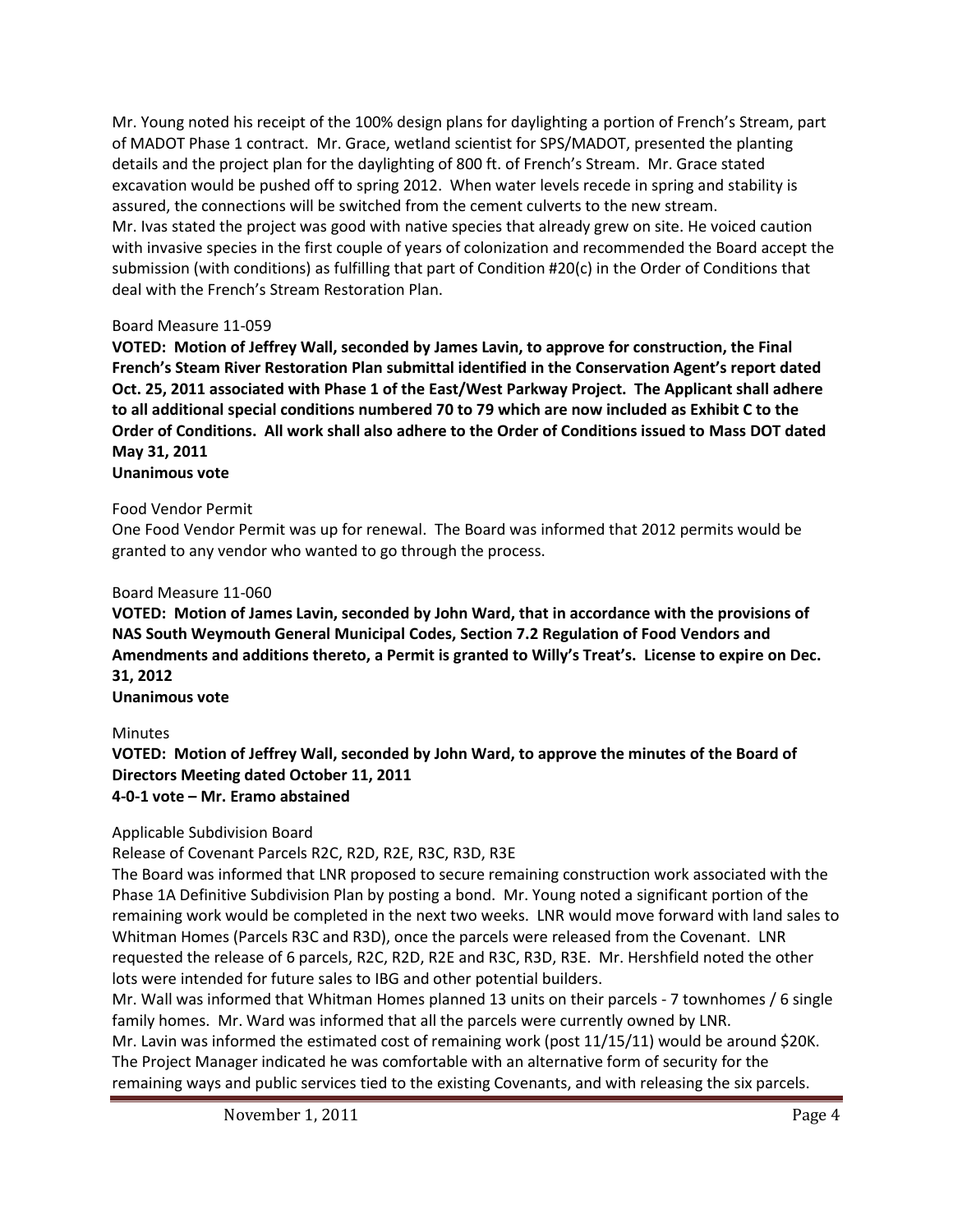#### Board Measure 11-061

**VOTED: Motion of James Lavin, seconded by John Ward, to release parcels R2C, R2D, R2E, R3C, R3D and R3E from the Covenant dated May 24, 2007, as amended and supplemented, by executing a Release of Covenant - Issuance of the Release of Covenant shall be contingent on LNR South Shore LLC securing a property bond or a deposit of money or negotiable securities in an amount equal to the estimated cost plus a reasonable contingency, to construct the ways and public services required by the Certificates of Action.**

**Unanimous vote**

**VOTED: Motion of John Ward, seconded by James Lavin, to enter into Executive Session for the purpose of discussions on the NAVY Purchase Agreement and LNR Pass-Through Agreement, to return to open session**

**Lavin, aye, Ward, aye, Wall, aye, Connolly, aye, Eramo, aye** Open Session recessed 9:50am and reconvened 10:25am

The Board authorized the CEO to execute and deliver the Purchase Agreement and Pass-Through Agreement. Mr. Wall had departed the meeting at 10:10am

#### Board Measure 11-062

**VOTED: Motion of John Ward, seconded by Joseph Connolly to approve the following Resolution: RESOLVED: That, subject to the following conditions, the Corporation is authorized to enter into an Agreement for the Purchase of Real Property (the 'Purchase Agreement") with the United States of America, acting by and through the Department of the Navy (the "Navy"), to acquire approximately 681.04 acres, more or less, of real property pursuant to an Economic Development Conveyance, together with the personal property and utilities located thereon, situated in the towns of Abington, Rockland and Weymouth, Massachusetts (the "Property"), upon substantially the terms and conditions presented to the Corporation at its meeting on November 1, 2011, as conclusively evidenced by the execution thereof by an Authorized party (as defined below): (a) receipt of written authorization from LNR South Shore LLC ("LNR") to enter into the Purchase Agreement; and (b) execution by the Corporation and LNR of the Pass-Through Agreement (as defined below). RESOLVED: That the Corporation is authorized to enter into an EDC Transfer, Assignment and Pass-Through Agreement (the "Pass-Through Agreement") with LNR regarding the transfer of certain rights and responsibilities under the Purchase Agreement, which Pass-Through Agreement shall be upon substantially the terms and conditions presented to the Corporation at its meeting on November 1, 2011, as conclusively evidenced by the execution thereof by an Authorized party.**

**RESOLVED: That the Corporation is authorized to acquire the Property from the Navy pursuant to the Purchase Agreement and to accept deeds (the "Navy Deeds") and other instruments of conveyance by the Navy conveying the Property to the Corporation.**

**RESOLVED: That, pursuant to the NAS South Weymouth Amended and Restated Disposition and Development Agreement, dated as of March 24, 2008, as amended, by and between the Corporation and LNR, the Corporation is authorized to transfer the Property to LNR, for nominal, non-monetary consideration paid, and to execute and deliver deeds (the "LNR Deeds") and other instruments of conveyance, conveying the Property to LNR.**

**RESOLVED: That the Chairman of the Board of Directors of the Corporation and/or the Chief Executive Officer of the Corporation (each, an "Authorized party"), each acting alone, be and hereby is authorized and directed, in the name and on behalf of the Corporation, to execute and deliver the**